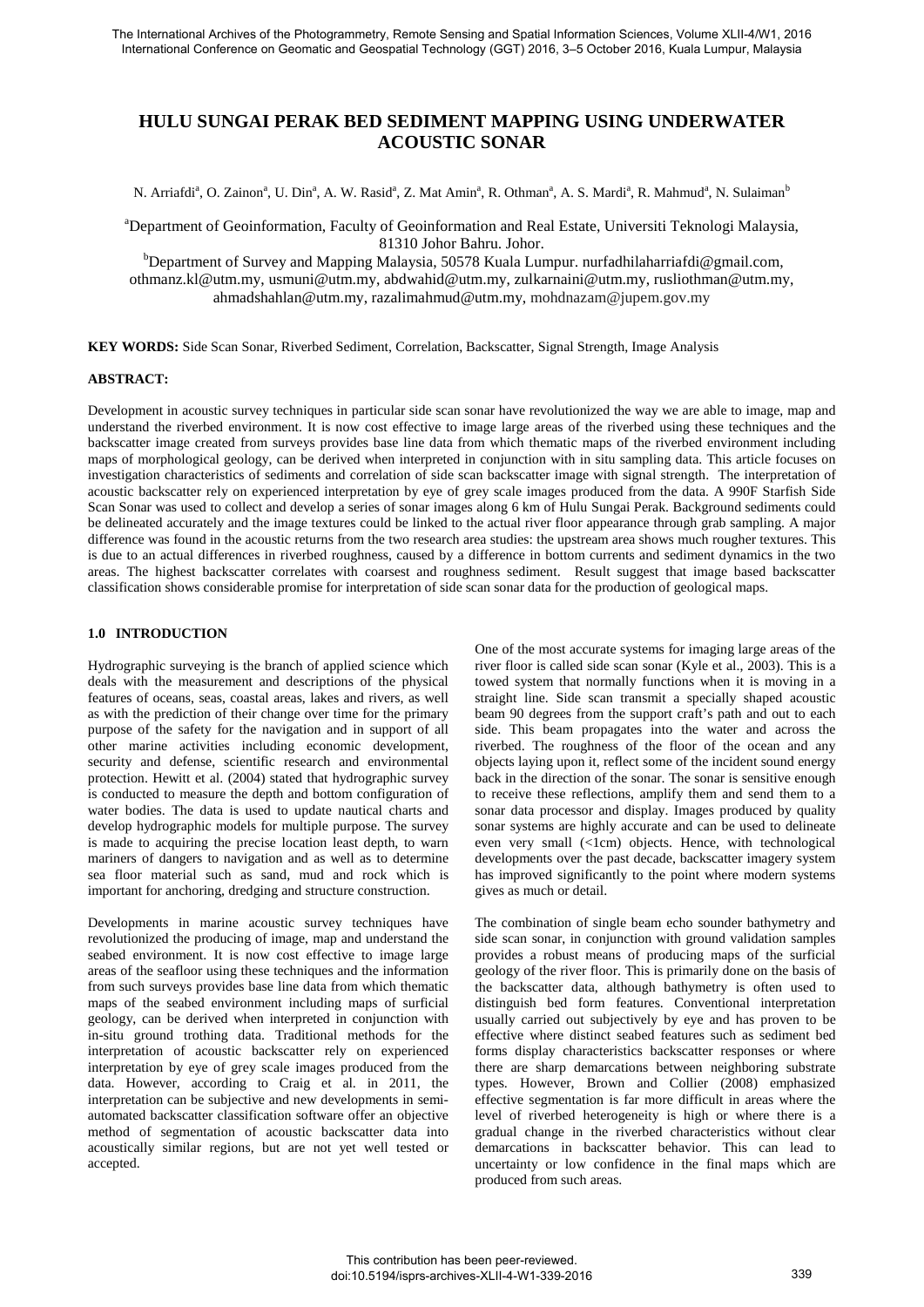River can be defined as an enclosed body of water (usually freshwater) totally surrounded by land and with no direct access to the sea. Deborah (1992) stated that a river may also be isolated, with no observable direct water input and, on occasions, no direct output. In many circumstances such as evaporation or groundwater inputs, the isolated lakes may become saline. A river may occur anywhere within a river basin depending on its origin. A headwater lake has no single river input but is maintained by inflow from many small tributary streams, by direct surface rainfall and by groundwater inflow. Hewitt et. al., (2004) stressed that knowledge of broad scale distribution patterns of population, communities and habitats of the seafloor is needed for impact assessment, conservation and studies of ecological patterns and processes. Bottom or seafloor sediments consist of particles that have been transported by water, air or glaciers from the sites of their origin in a terrestrial environment and have been deposited on the floor of a river, lake or ocean. In addition, bottom sediments will contain materials from precipitated from chemical and biological processes. The management practices should incorporate a clear appreciation of the roles and necessity of biological components and of the geological and surface soil components in the surrounding watershed and of suspended and bed materials in the water bodies themselves.

Rivers are traditionally under-valued resources to human society. They provide a multitude of uses and are prime regions for human settlement and habitation. Rivers have various uses including drinking and municipal water supply, industrial and cooling water supply, power generation, navigation, commercial and recreational fisheries, body contact recreation, boating and other aesthetic recreational uses. In addition also, it has been commonly believed that large rivers have an infinite ability to absorb or dilute industrial and municipal waste. Hence, the purpose of the paper is to construct sediment map for appropriate remedial action using an image based approach for river bed sediment mapping for Hulu Sungai Perak. The classified backscatter data is validated using available surficial sediment ground truth samples and the relationship between acoustic classes and surficial sediment features are explored. Specifically, the study presented in this paper addresses the following two main objectives:<br>1. To investigate the cha

- 1. To investigate the characteristics of sediments in Hulu Sungai Perak
- 2. To correlate the side scan backscatter image with the signal strength

# **2. REGIONAL SETTING**

The Perak River flowing along the 400 km from its Headwaters from the upstream to its confluence with the Malacca Strait, at the Benting Beras Barah, Bagan Datoh, Perak. Perak River is the 2nd longest river Peninsular Malaysia after Pahang River. The project of Perak River in 1974, present the construction of a dam called Temenggor Dam built in Hulu Perak River. The dam is located across the Perak River about 200 km to the northeast of Ipoh, Perak. This construction produces a large lake called Lake Temenggor. Temenggor Lake located in adventure form the watershed as a source of water and hydroelectricity generators. Temenggor lake covering approximately 15,200 hectares and is the largest man-made lake in Perak. Forest areas are submerged for the dam, which is the strategic idea of the Prime Minister, the late Tun Abdul Razak in 1974. Once flooded, hill ranks of appeals, which is the high ground here turned into two small islands connected by a bridge of appeals.

It is not only costly but also involves the transfer of a number of traditional Malay and Orang Asli.



Figure 1. The location of Research Study at Hulu Sungai Perak

## **3. METHOD**

#### **3.1 Single Beam Data Collection**

The survey area for this research was near at the Sungai Kejar Village, Royal Belom State Park, Gerik, Perak (see Figure 1). Bathymetry data were collected for this area on 23<sup>rd</sup> April 2016 to 25th April 2016 using Teledyne Odom Hydrographic Hydrotrac II SBES on board of a fiber boat for bathymetry survey. Teledyne Odom Hydrographic Hydrotrac II was used to record the water depths at the survey area. This Echo Sounder system was thoroughly checked and bench tested prior to mobilization. The portable transducer was installed rigidly to its bracket and side-mounted on the starboard side at 0.5 meter draft. The transducer shoe was kept sufficiently deep in order not to experience turbulence and aeration when the boat moved at survey speed. The depth of the transducer below water line was ascertained by reference to the marks on the pole. The DGPS antenna unit was mounted close to the Echo Sounder transducer thus eliminating the need for offset calculations.

Prior to data acquisition the draft of the transducer was verified by the "Bar Check" method. The Bar Check chain was checked to confirm that the marks were at regular 2 meters intervals. This calibration is used to account for the variation in the acoustic propagation velocity of sound through sea water and also to check the transducer mounting after the vessel was stopped at the survey area, the bar was lowered to 2 meters below the transducer. The sound velocity was then tuned and adjusted. After the transmission mark is set, the apparent depth of the transducer was noted on the analogue record. Care was taken no to subsequently move the sound velocity. The bar is then lowered at 2 meters interval to the maximum practical depth. Time was allowed for the Bar to settle at each depth. On recording the maximum obtainable depth the bar was similarly stepped back to the surface. The digitized depth was also checked during the Bar calibration.

The Echo sounder was interfaced to the Navigation and Data Logging Computer so that digital depths were logged with each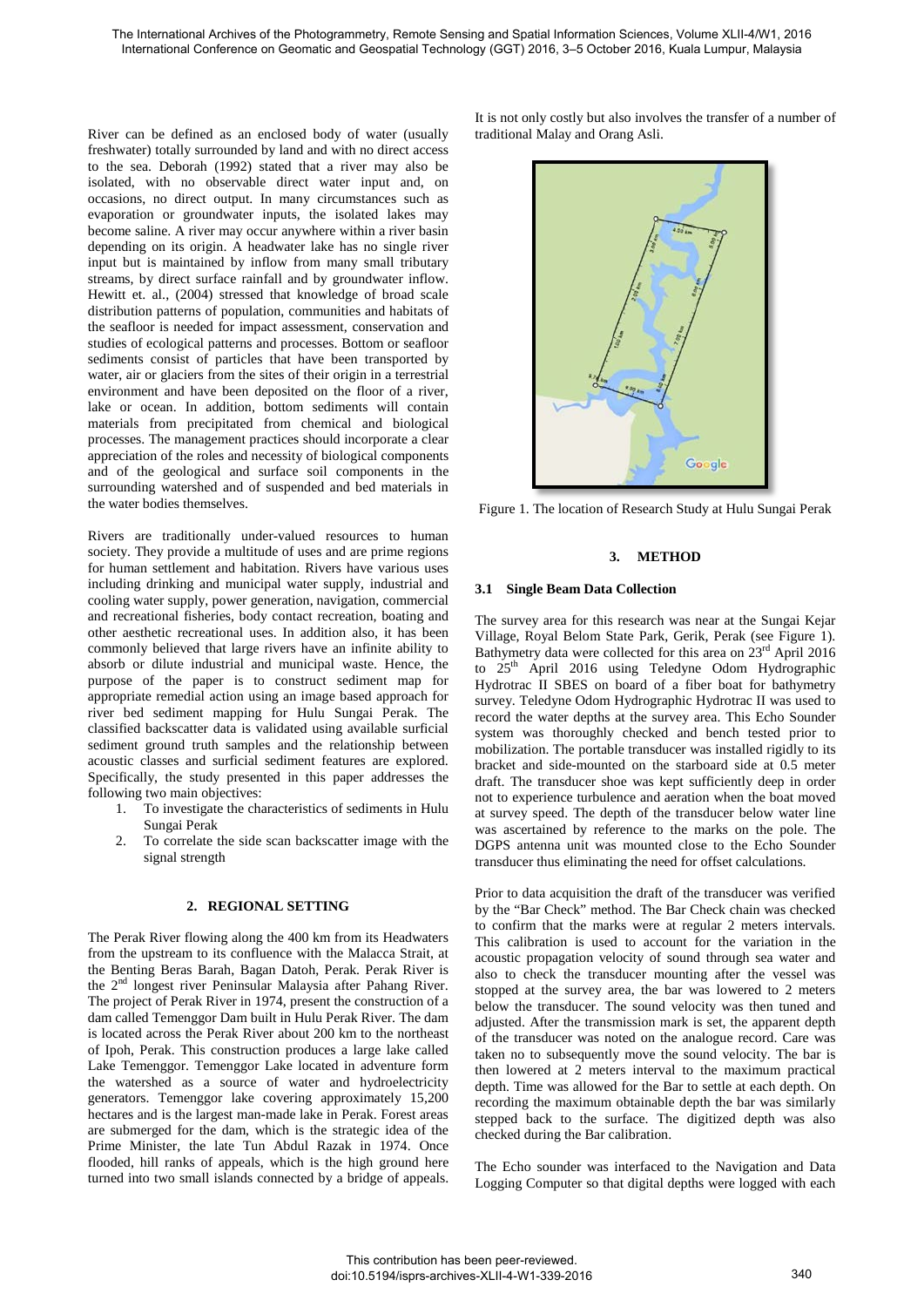fix. Soundings were recorded at 30s interval. The paper trace could be later compared to known positions. All soundings values were measured from the transducer to the seabed and corrected to true depth by adding the transducer draft value by the acquisition system. The velocity of sound in water was 1475 m/s for the entire survey. The survey run lines were carried out at 50 meters interval line spacing with cross lines interval of 100 meters. The boat's speed was generally about 5 to 6 knots due to the time constraints.

# **3.2 Side Scan Sonar Data Collection**

The Side Scan Sonar is operates by emitting a narrow beam of high frequency acoustic energy in a plane orthogonal to both the directions of ship travel and the sea surface, then recording the acoustic returns from the sea bed. Typically, the acoustic transceivers are mounted in streamlined housing (tow fish) that is towed behind the survey vessel. The survey operation is conducted using a fiber survey boat and an outboard engine speedboat as the survey platform for data acquisition. Therefore all sounding data is collected using single beam echo sounder. Starfish Seabed Imaging System are some of the most portable, shallow water side scan sonars available on the market and have been designed with portability and simplicity in mind. It is ideal for shallow water operations, including port and harbor surveys, wreck hunting and Search and Rescue (SAR) mission.

The starfish 990F uses high frequency 1 MHz acoustic 'chirped' pulses with a 0.3° horizontal beam width to produce the most and defined clear images from any Starfish system. With a 35 meters range capability on each channel (giving 70 meters total swath coverage), the Starfish 990F is ideal tool for high resolution surveys. The side scan sonar survey is carried out with a Starfish 990F system. The side scan sonar was towed at the Stern. The side scan sonar sweeping at 50 meters per channels. Progressing at minimal optimum speed, the side Scan Sonar was deployed overboard accordingly. An initial trial run was carried out over the proposed area as the side scan sonar operator carried out an optimum fine turning of the side scan. Abstract of sonar contacts are interpreted by an experienced geophysics.

#### **3.3 In-Situ Sampling**

The purpose of sampling is to collect a representative, undisturbed sample of the sediment to be investigated. There are many factors which need to be considered in the selection of suitable equipment. These factors include the sampling plans, the type of available sampling platform, location and access to sampling site, physical character of the sediments, the number of sites to be sampled, weather and number and experience of the personnel who was carried out the sampling. Because of these factors, the standardization of sampling technique is difficult. Generally, the aim is such that selected sampling equipment should recover undisturbed sediment samples.

The sampling device are attached to the rope sing a shackles. For safety, the rope and all shackles should have a load capacity at least three times greater than the weight of a full sampler. The grab sampler are lowered through the water column at a controlled speed. Under no circumstances, the sampler allowed to "free fall" to the bottom, as this may result in triggering, an excessive bow wake or improper orientation upon contact with the bottom. The sampler should contact the bottom gently and only its weight or piston mechanism are used to force it into the sediment. After the sediment sample is taken, the sampler are raised slowly off the bottom. Before the sampler breaks the

water surface, the survey vessel should head into the waves to minimize vessel rolling. The sampler are secured immediately after it is brought on board survey vessel. If the sampler tips or slides around before secured, extra attention should be paid to evaluating sample disturbances.

# **4. RESULTS AND DISCUSSION**

The processed sonar images were first interpreted visually, i.e. qualitatively. Some distinct areas were selected for further investigations on the basis of their coverage and complexity. Three section contains snag structures from the downstream of Hulu Sungai Perak (Figure 2, 3 and 4) while the other sections were chosen over the snag structures and sedimentary structures of the near upstream Hulu Sungai Perak. In a general way, the different units of sonar images can be mapped on the basis of their tonal and textural properties. Tonal information is directly related to the amount of acoustic energy backscattered, i.e. the grey level while local textural properties can be intuitively qualified as rough or smooth, varied or homogeneous, repetitive or random and hence can help in distinguishing between different areas and features in the image. As applications of acoustic backscatter methods for quantitative riverbed characterization is an emerging field and there are arguably too few published studies to assess whether the results obtained here are site specific or more widely applicable.

Two representative area (upstream area and downstream area) of the backscatter image showing the features and types of sediment cover at both area. The visual quality of the backscattered image obtained are depends on the contrast of the acoustic properties of the riverbed and together with the micro and macro relief of organisms living there. Hard areas of the riverbed like rocks reflect more sound and have a stronger or louder return signal than softer areas like sand. Areas with loud echoes are darker than areas with quiet echoes. Objects or features that rise above the sea floor also cast shadows in the sonar image where no sound hit. The size of the shadow can be used to guess the size of the feature.



Figure 2. The backscatter image of snag buried in the river bed at upstream area (roughest textures)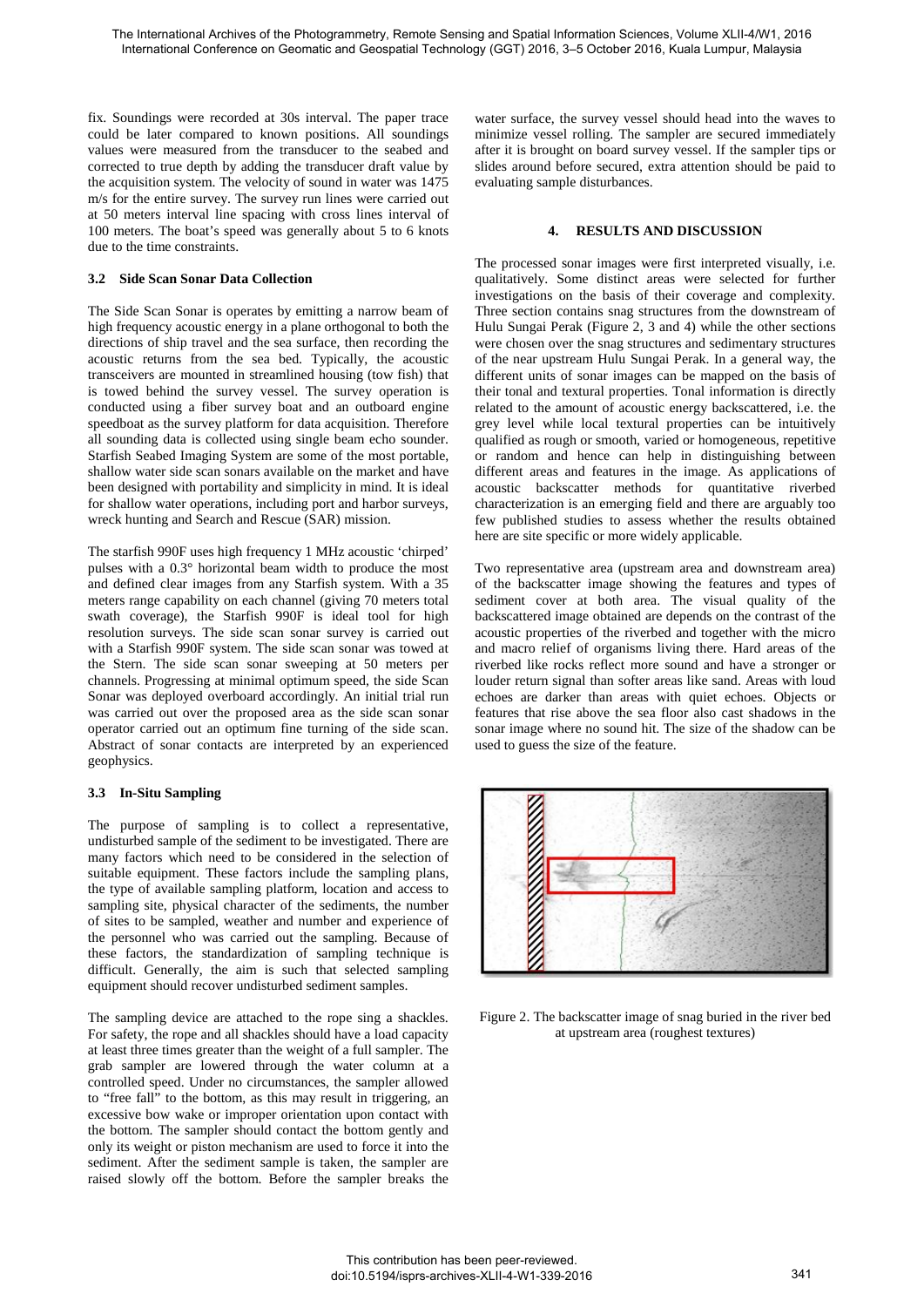The International Archives of the Photogrammetry, Remote Sensing and Spatial Information Sciences, Volume XLII-4/W1, 2016 International Conference on Geomatic and Geospatial Technology (GGT) 2016, 3–5 October 2016, Kuala Lumpur, Malaysia



Figure 3. The shadow of the snag in backscatter image at the upstream area (roughest textures)



Figure 4. Backscatter image shows the hanging snag at upstream area (roughest textures)

Most of the earlier studies had noted a positive correlation between backscatter strength and sediment grain size in general terms, i.e. that the highest backscatter correlates with the coarsest sediments. This studies incorporated flood deposits and the high backscatter in the fine grained sediments was attributed to anomalous internal stratigraphy and degree of bioturbation. The result from this studies are in a general agreement with available previous studies in Goff et al., (2000) which also suggested a simple linear relationship between the two parameters and the results lend support to the potential of



Figure 5. The backscatter image showing variation grey scale of different features such as grass and rock at downstream area (smoothest textures)



Figure 6. The backscatter image shows like a trench in the river bed downstream area (smoothest textures)

extracting seabed properties directly from digital side scan data. However, to ensure a more robust use of side scan data, it would be desirable to improve the correlations obtained between backscatter and sediment grain size properties. Further studies are needed to determine whether the scatter in the results could be reduced by improving field practices (such as positional accuracy of the sonar fish and the sediment grab) or processing methods such as using 3D bathymetry to more accurately determine the grazing angle of each pixel or developing more